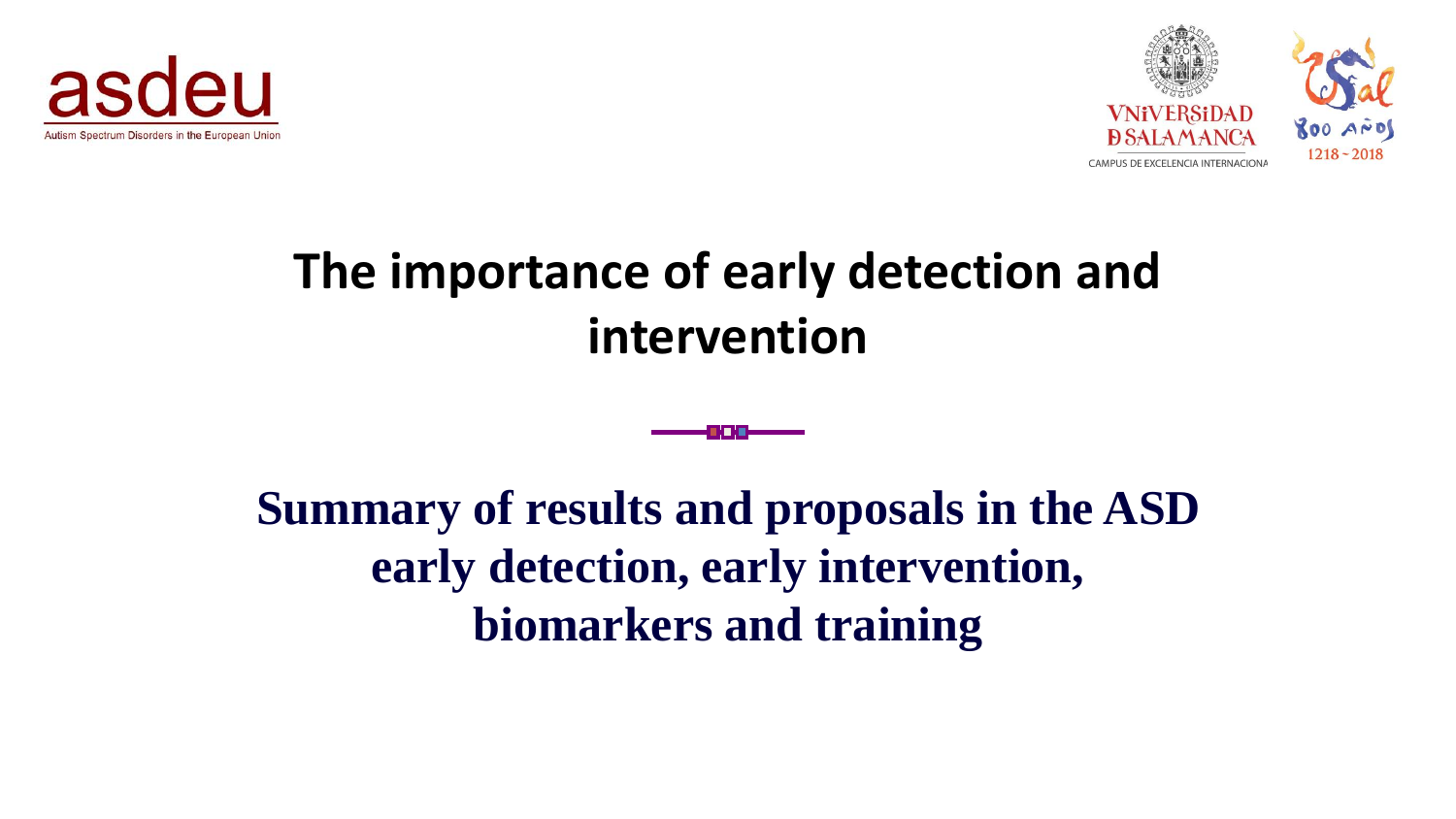## **Methods**

- 5 Systematic reviews :
	- $-$  14545 records screened  $\rightarrow$  224 papers with relevant information
- 29 Focus groups (FG)
	- 20 FG on early detection and diagnosis
		- 155 participants in 10 European countries
	- 9 FG on Early intervention
		- 71 participants in 9 European countries
- 2 Surveys aimed at families and professionals
	- 1237 Families participants in 26 countries
	- 795 Professionals participants in 26 countries

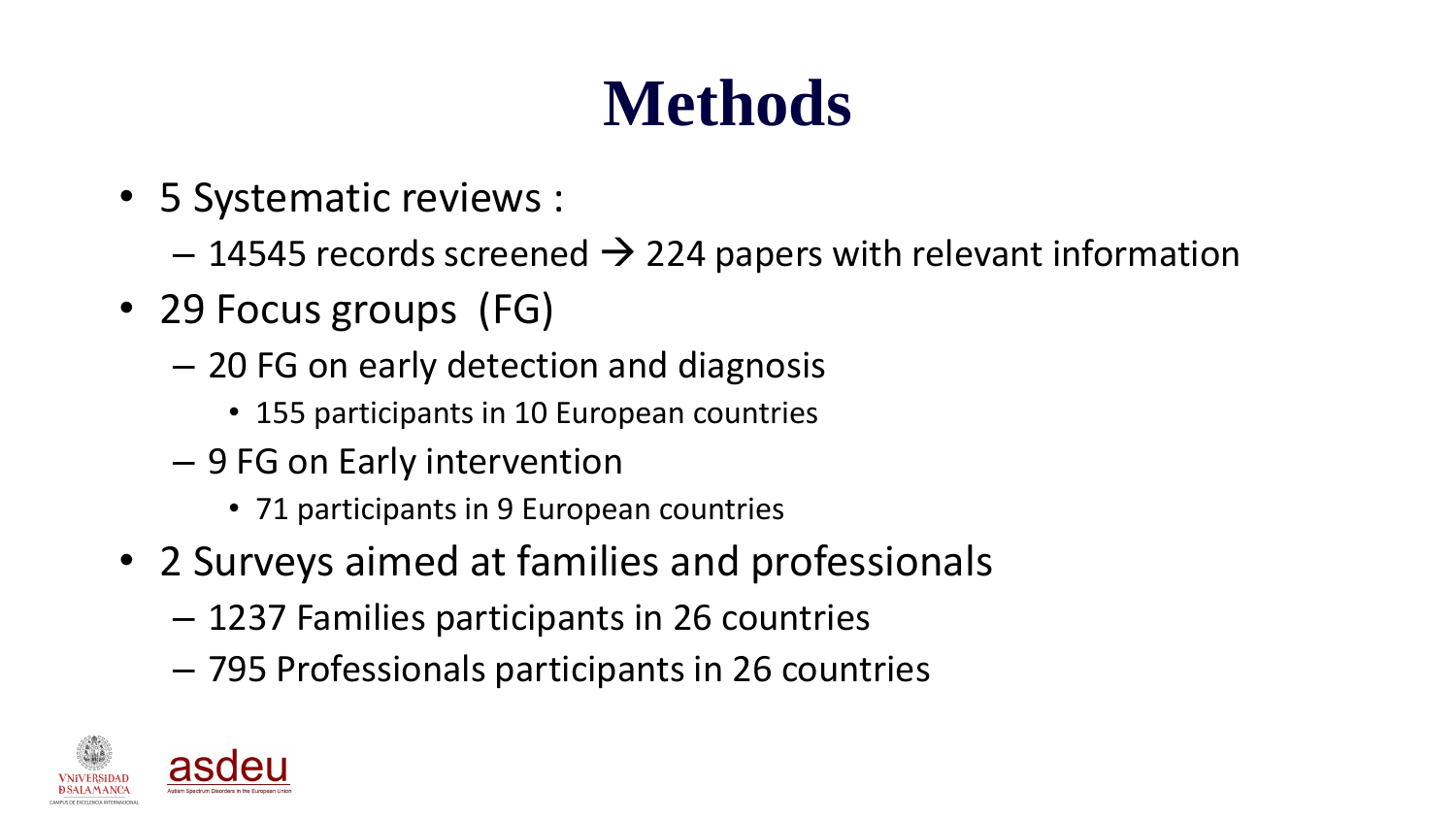## **Early Detection of ASD**

- 9 Different European countries:
	- Belgium, France, Netherlands, **Norway**, UK, **Spain**, Sweden (plus Finland and Italy)
- 7 Different Screening Tools
	- Based on identifying early social-communicative problems
	- CHAT, ESAT, **M-CHAT,** CESDD, JA-OBS (plus Q-CHAT and BISTEA)
- Biomarkers, social and non-social signals could be used in future early population screening programmes
	- Opinions are divided among EU clinicians on the usefulness and feasibility of especially biomarkers,



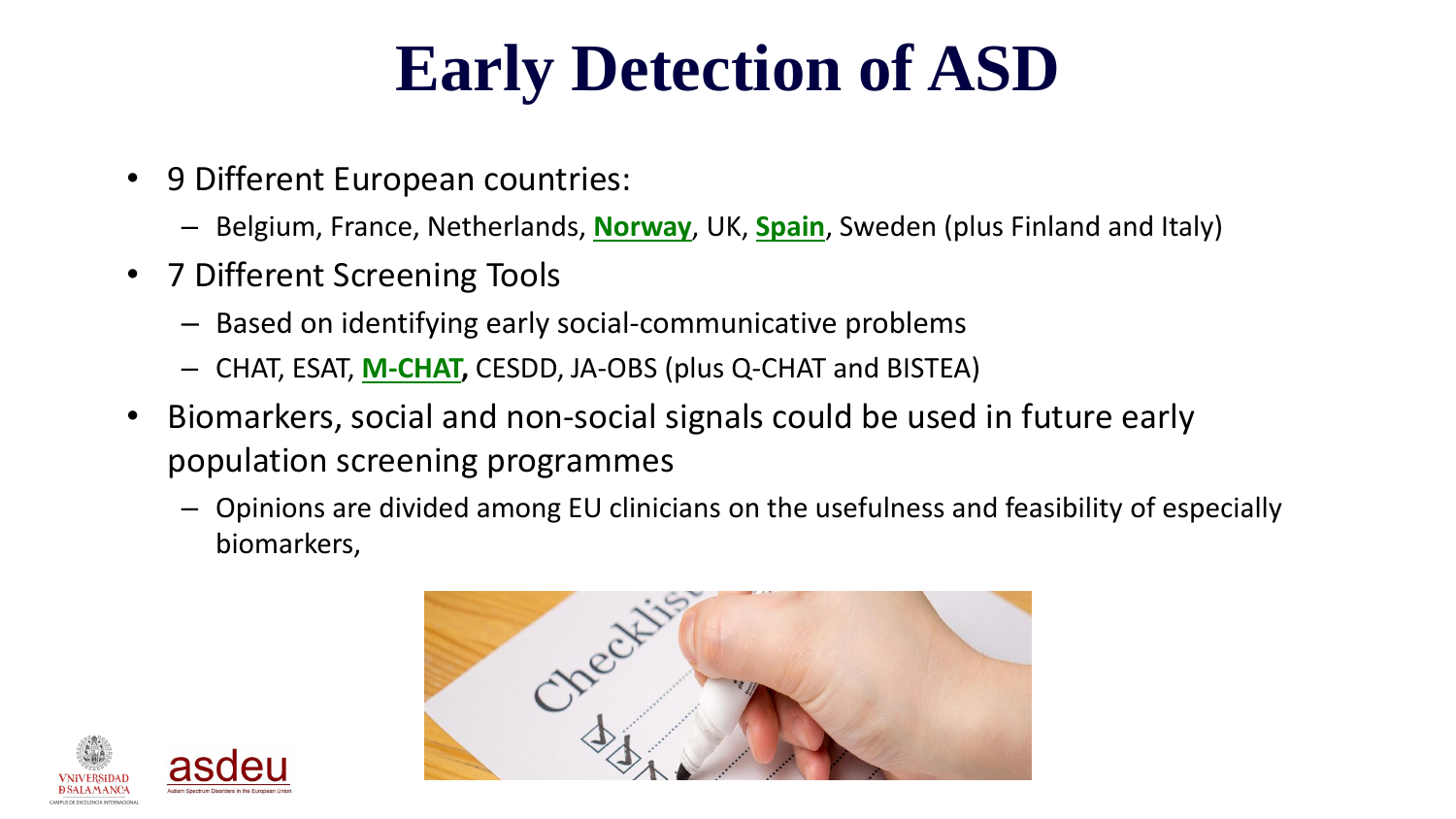# **Diagnosis**

- Many families claim reduced waiting time for diagnosis
	- $-$  In most cases, parents identify the first signs of concern,
		- The average age at which the first concerns are identified is 25.28 months,
	- Diagnosis is not received until 44.37 months of age,
	- $-$  68,8% of families indicated **delays of more than 6 months for a diagnosis**.
	- 44.8% of families reported that professionals informed them about the child's specific needs
		- **•** But 20% of families informed that they did not receive any information at the time of the diagnosis.
- Families evaluated negatively the detection and diagnostic services

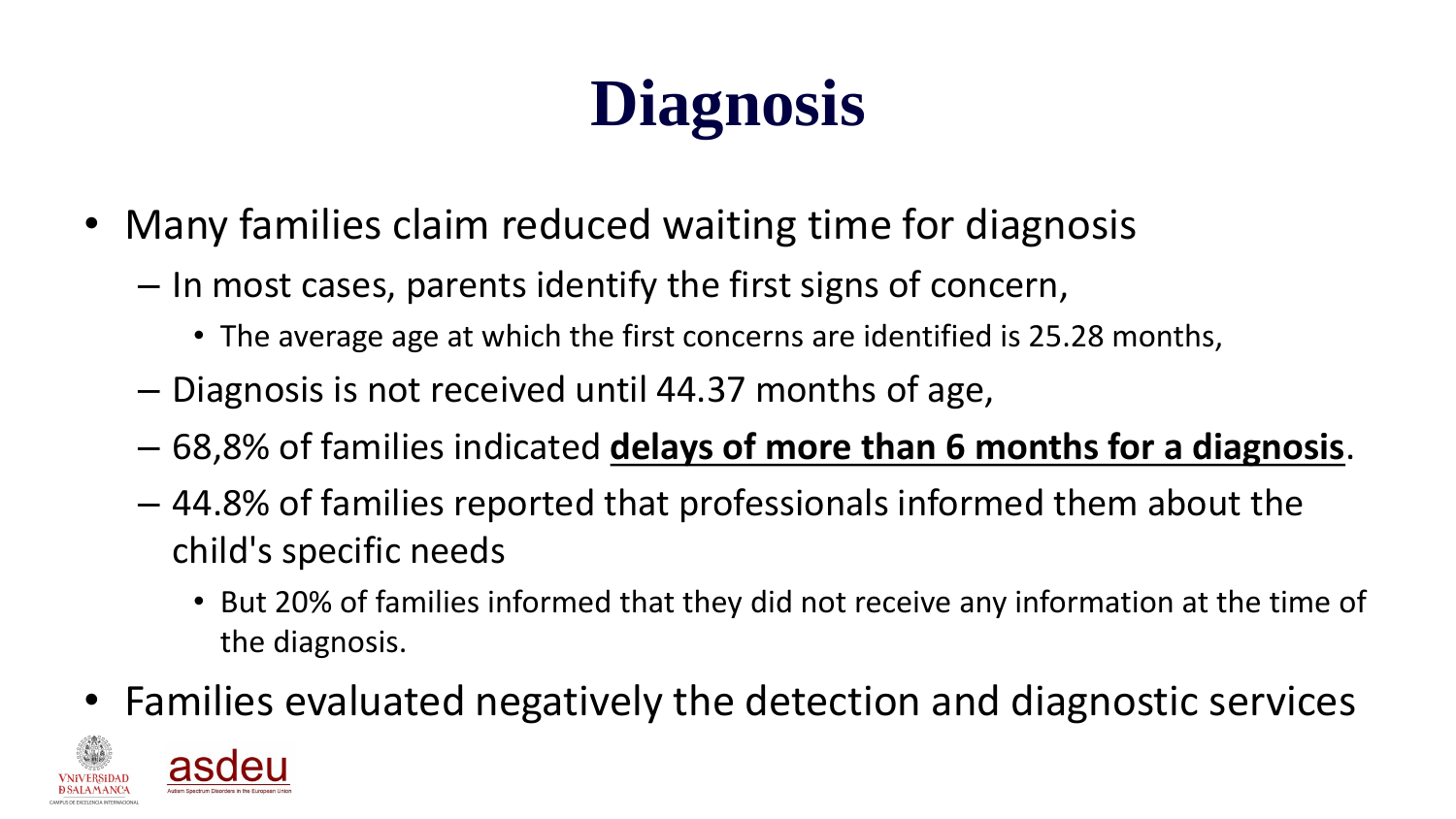## **Early Intervention**

- Most of the procedures used are based on studies carried out in USA.
- Most of treatment techniques are based on a combination of different methods (e.g., behavioural, naturalistic, pivotal response treatment).
- Children receive two to three treatment sessions per week
- Integrating caregivers to the intervention as active agents improve the effectiveness of the programmes
	- But 30% of the families report occasional active participation in treatment
- Parents insist on a negative appraisal of the current situation
	- Lack of resources,
	- Access problems by place of residence,
	- Lack of professionals
	- Insufficient training of professionals..